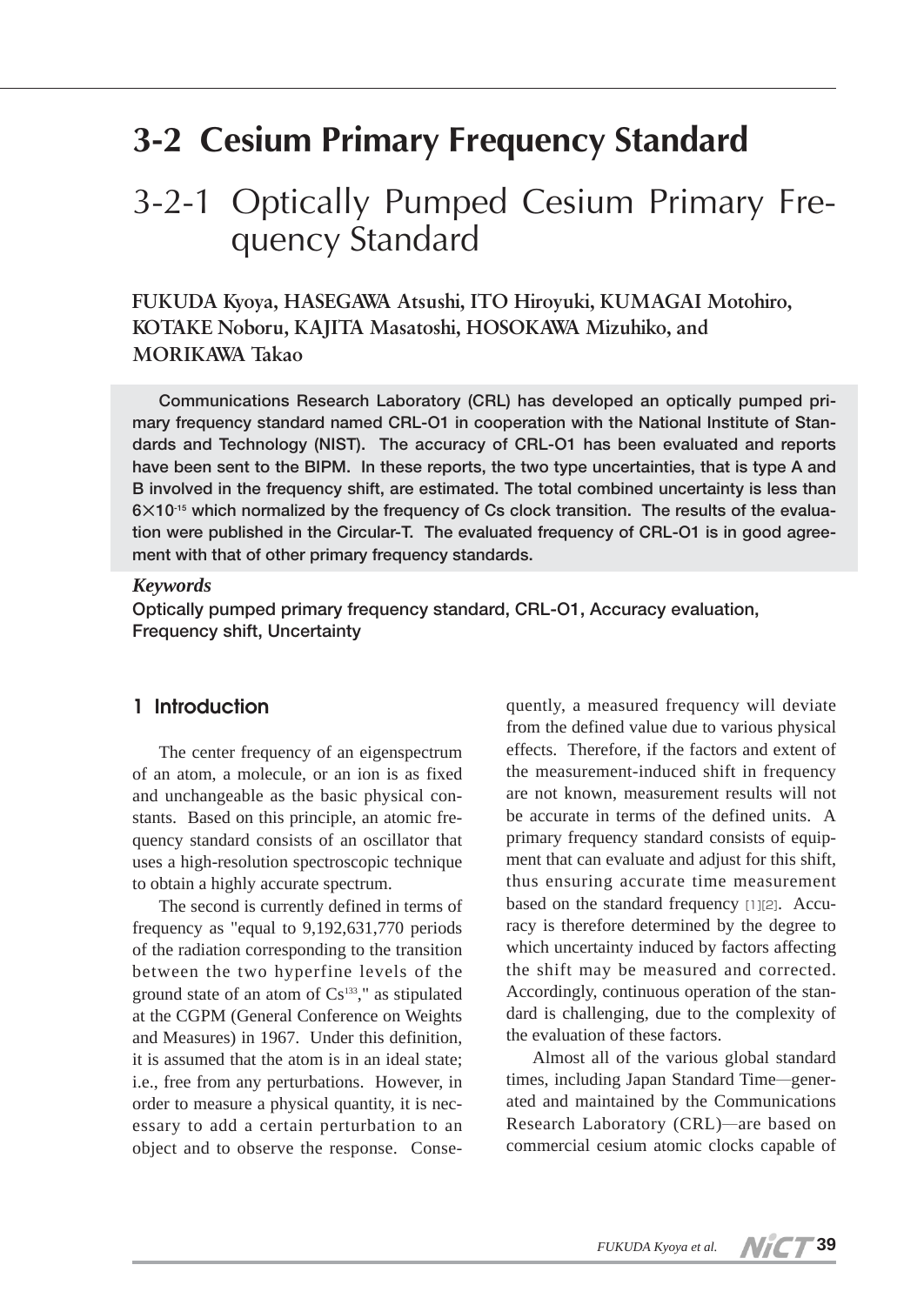continuous operation (secondary frequency standards). Although these atomic clocks provide excellent long-term stability, the devices themselves cannot measure frequency shift factors on their own. Therefore, these clocks must be evaluated and corrected using exceptionally accurate, absolute primary frequency standards. Only seven highly accurate primary frequency standards, located in four countries, are currently used to calibrate the international coordinated universal time (UTC) standard. The CRL-O1 optically pumped primary frequency standard, developed through cooperation between the CRL and the U.S. National Institute of Standards and Technology (NIST) is one such standard. This particular device is capable of defining the second with an uncertainty of  $6 \times 10^{-15}$ [3][4].

## **2 Optically pumped primary frequency standard**

Fig.1 shows a basic schematic diagram of the CRL-O1 optically pumped Cs atom primary frequency standard. The CRL-O1 features numerous components, including a cylinder beam tube, a vacuum pump, a laser light source, a microwave synthesizer, and a measurement and control computer unit. The total system measures 1.2 m in height, 1 m in depth, and 3.2 m in width. The beam tube has a symmetrical appearance, as shown in Fig.1.



Cs ovens are installed at both ends of the beam tube. Cs atoms are heated to about 100<sup>°</sup>C in these ovens, and are made to enter the beam tube in the form of a beam after passing through a narrow tube (a collimator, with a diameter of 3 mm and a length of 50 mm). To absorb excessive Cs atoms, a cylinder of carbon graphite is placed between the collimator and the beam tube. The obtained atomic beam irradiates approximately 108 atoms/sec at the site of detection.

The Cs atom may be in one of two ground states: one in which the total angular momentum quantum number F is 3, or one in which the quantum number is 4. Immediately following emission from the ovens, these two states of atoms are present in nearly equal amounts in the atomic beam, but by the optical pumping effect of the laser light (optical pumping light), all the atoms are driven into the F=3 atomic energy state. If a microwave is applied twice in succession through the Ramsey cavity to the beam of atoms that have been driven completely to the F=3 state, Ramsey resonance will take place. In this way, the probability of the beam atoms being either in the  $F=3$  state or the  $F=4$  state after passing through the cavity becomes highly dependent upon microwave frequency. A standard frequency measures the number of atoms in the F=4 state in the atomic beam and determines the microwave frequency at which the transition to the F=4 state occurs most efficiently (i.e., the frequency of transition between the hyperfine levels). The obtained line width of the spectrum (Ramsey spectrum) depends on the time of flight of the atomic beam between the two interaction regions.

Since the quality of the microwave cavity is directly related to numerous factors contributing to frequency shift, this is the most important characteristic of the standard. Since microwave phase difference between the interaction regions in two locations causes frequency shift, the cavity must be as symmetrical as possible in order to minimize such phase difference. Moreover, if the resonance frequency of the cavity deviates from the reso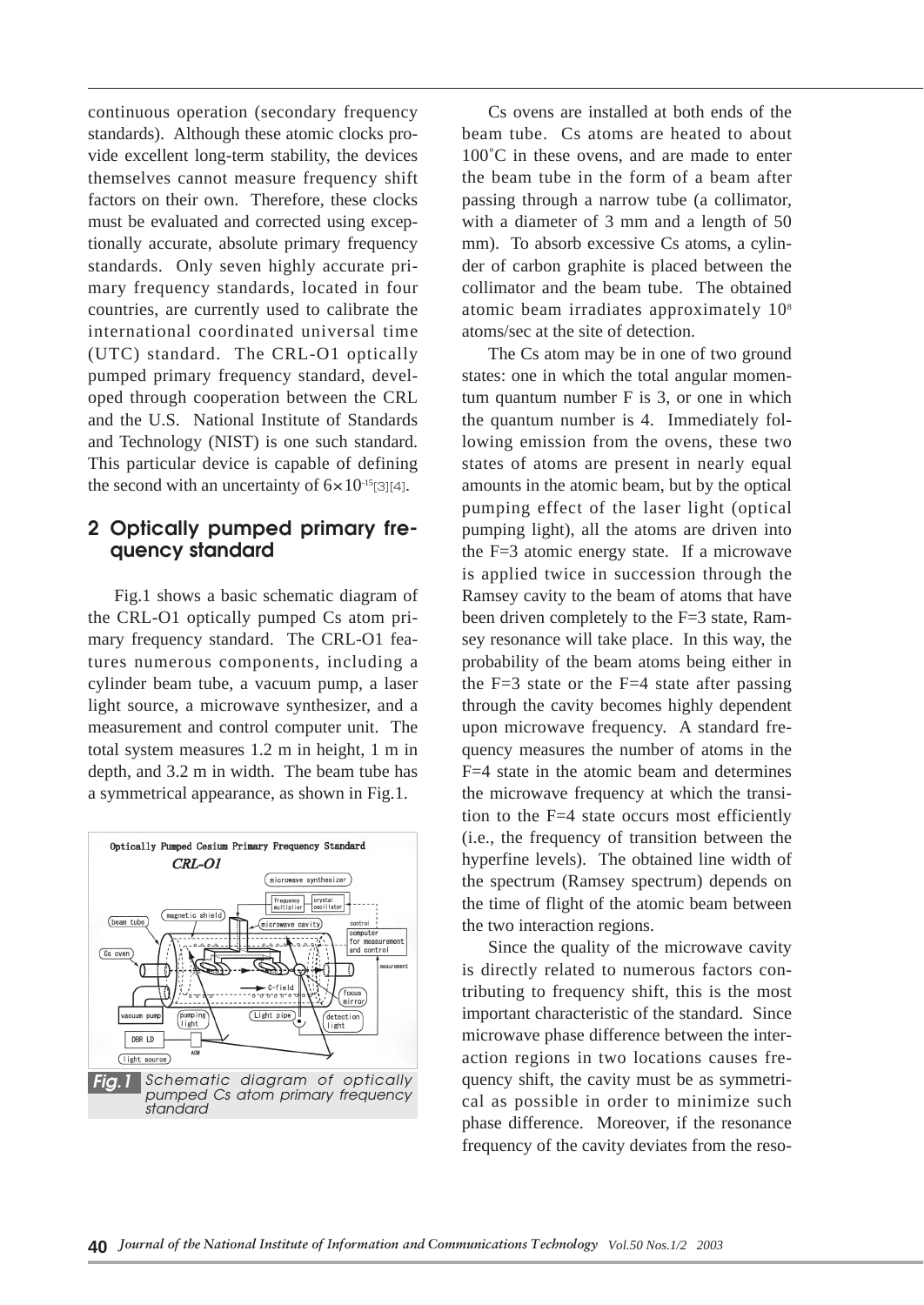nance frequency of the atom, a frequency shift will be produced (referred to as a cavity pulling shift); therefore, it is also necessary to minimize this frequency difference. Furthermore, since frequency shift is also caused by leakage of the microwave from the cavity and from the microwave supply component, extra care is required in the manufacture of these parts. In the design of the cavity of the CRL-O1, close attention was paid to such frequency shift factors. The cavity uses a U-shaped rectangular wave guide in which an H-plane is used in  $TE_{10}$  mode. The interaction region is divided by a drift region 1.53 m in length into two interaction regions, each 23 mm in length. We adopted a DeMarchi cavity, featuring a ring-type structure[5], substantially reducing frequency shift arising from non-uniform phase distribution inside the cavity in the interaction regions. The cavity has a hole 3 mm in diameter through which the atomic beam passes. The loaded Q value of the cavity is about 400.

Since our standard uses an H-plane cavity, the static magnetic field (C-field) used to produce Zeeman splitting is parallel to the atomic beam. A solenoid coil to generate the C-field is wound around an aluminum bobbin and covers nearly the entire beam tube. This coil is covered with a three-fold magnetic shield. Magnetic shielding factors perpendicular to and parallel to the atomic beam direction are on the order of  $10<sup>6</sup>$  and  $10<sup>3</sup>$ , respectively. In order to supplement reduced the magnetic shielding factor in the parallel direction and also to minimize the effects of geomagnetism, the beam tube is positioned in an east-west orientation. Moreover, the C-field is actively controlled to ensure generation of a constant magnetic field.

An ion pump is used to regulate the beam tube to maintain a degree of vacuum equal to or less than  $10^{-8}$  Torr (pumping speed of 20 l/s). A constant temperature (approximately 37˚C) is maintained using a nonmagnetic heater and thermal insulation.

A microwave of 9.2 GHz corresponding to the frequency of clock transition is obtained

by multiplying and synthesizing outputs of voltage control crystal oscillators (VCXO) of 5 MHz, 100 MHz, 10.7 MHz. All the VCXOs are phase locked to a hydrogen maser acting as a standard oscillator and are linked to the original signal for Japan Standard Time, designated as "UTC (CRL)." The 10.7-MHz VCXO is phase locked to a DDS (Direct Digital Synthesizer) controlled by a PC, and is capable of sweeping a range of about 360 kHz around a center frequency of 9.2 GHz. Microwave intensity can be set to an arbitrary intensity with reduced fluctuation using a power servo circuit; this intensity then may be controlled by the PC. In order to determine the center of the atomic resonance line, slowly changing square-wave modulation is applied.

A 20-mW DBR laser (its frequency stabilized relative to a Cs absorption line using the FM sideband method) is used to excite the atom. The laser light is divided into two beams: one for optical pumping, and the other for detection. In our standard, the optical pumping light and the detection light are tuned to the transition from the F=4 ground state to the F'=3 excited state as well as to the transition from the  $F=4$  state to the  $F=5$  excited state. The laser light is of linear polarization and is irradiated to the atom from a direction perpendicular to the direction of travel. The optical pumping light that passes through the beam tube is then reflected by a double-refraction prism and is again irradiated to the atomic beam. This reflected light is polarized perpendicular to the incident light, thus increasing the efficiency of optical pumping. By this method, the atom is transformed from the F=4 energy state to the F=3 state at almost 100% efficiency, without the atomic transition to the dark state normally generated by laser-light irradiation. A spherical mirror and an ellipsoidal mirror are combined to form a mirror for collecting fluorescence from the atoms that have interfered with the microwave, and the collected light is extracted to the outside of the vacuum chamber by a light-pipe. The extracted fluorescence is converted to an electrical signal using a high-sensitivity optical detector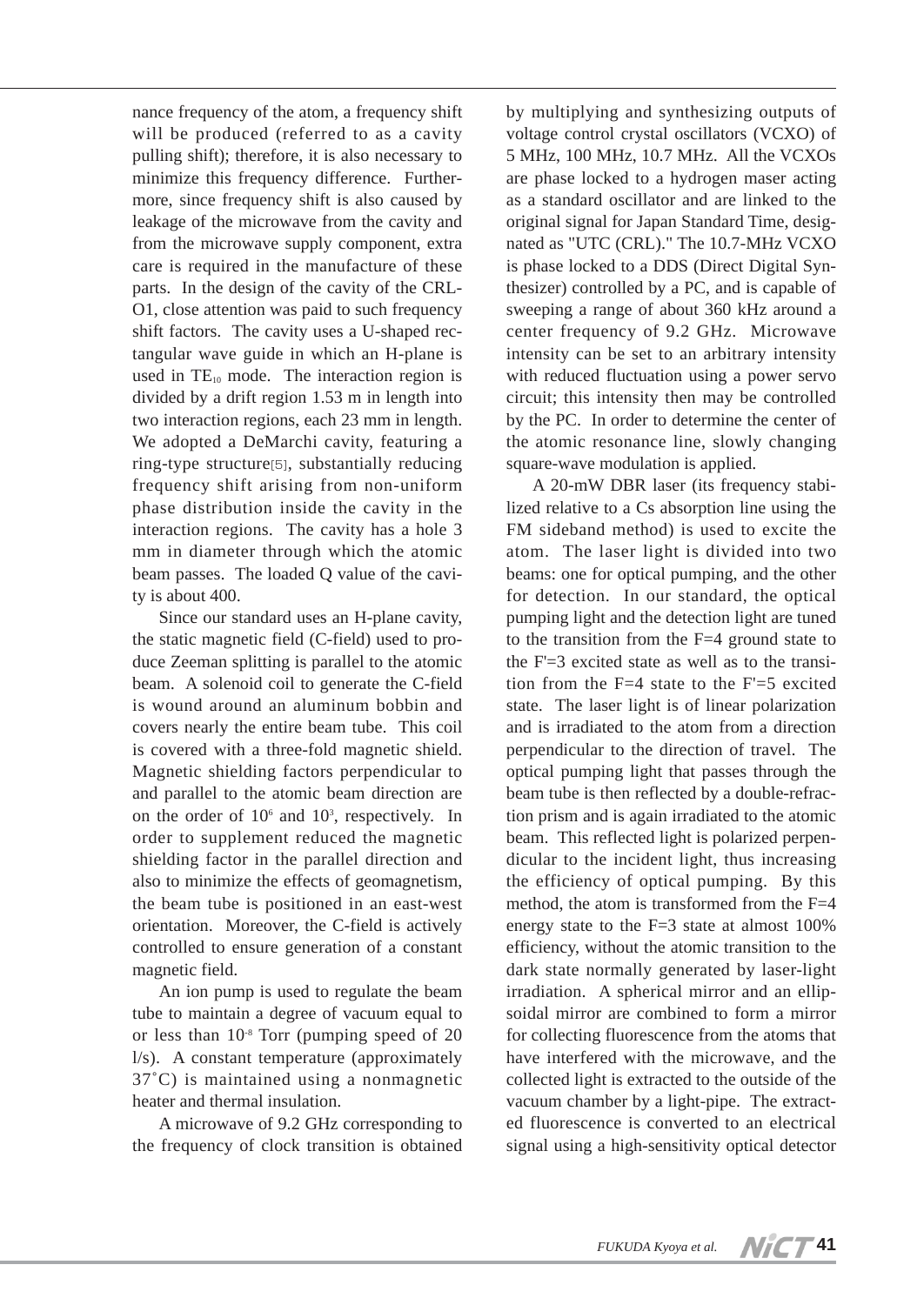and an operational amplifier, and this signal is then sent to the measurement and control computer through an AD converter.

# **3 Frequency shift and uncertainty**

When the frequency of the clock transition of the cesium atom is measured, various exterior perturbations are introduced; as a result, the measured frequency differs from the original frequency of the cesium atom. By definition, however, the frequency of the clock transition between the ground states of the cesium atom must be determined in the absence of any such perturbations. Therefore, in order to determine the value for definition experimentally, the extent of the shift due to perturbation (referred to hereinafter as the frequency shift quantity) must be estimated and the measurement value adjusted accordingly. The uncertainty of this estimation is also an important parameter in the application of the primary frequency standard; the process of estimation and the associated uncertainty will be discussed separately below[6][7].

Improving the accuracy of these estimates continues to form a significant focus of research. According to the guidelines of the International Committee of Weights and Measures (BIPM = Bureau International des Poids et Mesures)[8], uncertainty can be divided into that induced by statistical variation (type A) and that induced by systematic deviation in measured values (type B). From here through section **3.6** below we will describe type B uncertainty (type A uncertainty will be discussed in section **3.8**). All values listed below are expressed in the order of magnitude of 10-15, and are obtained using the clock transition frequency to normalize the frequency width corresponding to the estimated uncertainty.

### **3.1 Second-order Doppler shift**

Since the microwave is applied perpendicular to the travelling direction of the atom, it is not necessary to consider the first-order Doppler shift. However, according to the theory of relativity, time viewed from the coordinate system of a stationary observer differs from time within the coordinate system of the traveling atom (atomic eigentime). The frequency shift quantity in this case is given by

$$
\delta v_{D} = -\frac{1}{2} \frac{V^{2}}{c^{2}} v_{Cs}
$$
 (1)

Here, V denotes the velocity of an atom cluster, c the velocity of light, and  $v_{\text{Cs}}$  the clock transition frequency of the cesium atom, 9,192,631,770 Hz. This equation is for an atom cluster having a single velocity. Since generally atom clusters feature a distribution of velocities, however, the weighted integral of the value determined by this equation will correspond to the frequency shift quantity for such an atom cluster. In this case, we must determine the velocity distribution; this is done by measuring Ramsey signals (using several microwaves of different intensities) and then performing Fourier transformation on these signals[9].

Type B uncertainty in the second-order Doppler shift depends on the accuracy of the determination of velocity distribution. The statistical uncertainty accompanying the Fourier transformation was 0.6. The uncertainty arising from potential instability of the microwave power servo was 1.8. Therefore, overall uncertainty of the second-order Doppler shift was estimated to be 2.

## **3.2 Quadratic Zeeman shift**

Zeeman shift refers to a change in the resonance energy of an atom resulting from application of an external magnetic field. The clock transition of the cesium atom is the transition from a ground state in which F=4 and  $m<sub>F</sub>=0$  to one in which F=3 and  $m<sub>F</sub>=0$  (hereinafter referred to as a "0-0 transition" referring to the  $m_F$  values of the two ground states), where F denotes the total angular momentum quantum number, and  $m_F$  denotes the magnetic quantum number. In order to observe the frequency of this transition, a C-field is applied to the microwave cavity of the standard in such a way as to prevent transitions between other Zeeman sub-levels. The shift in the 0-0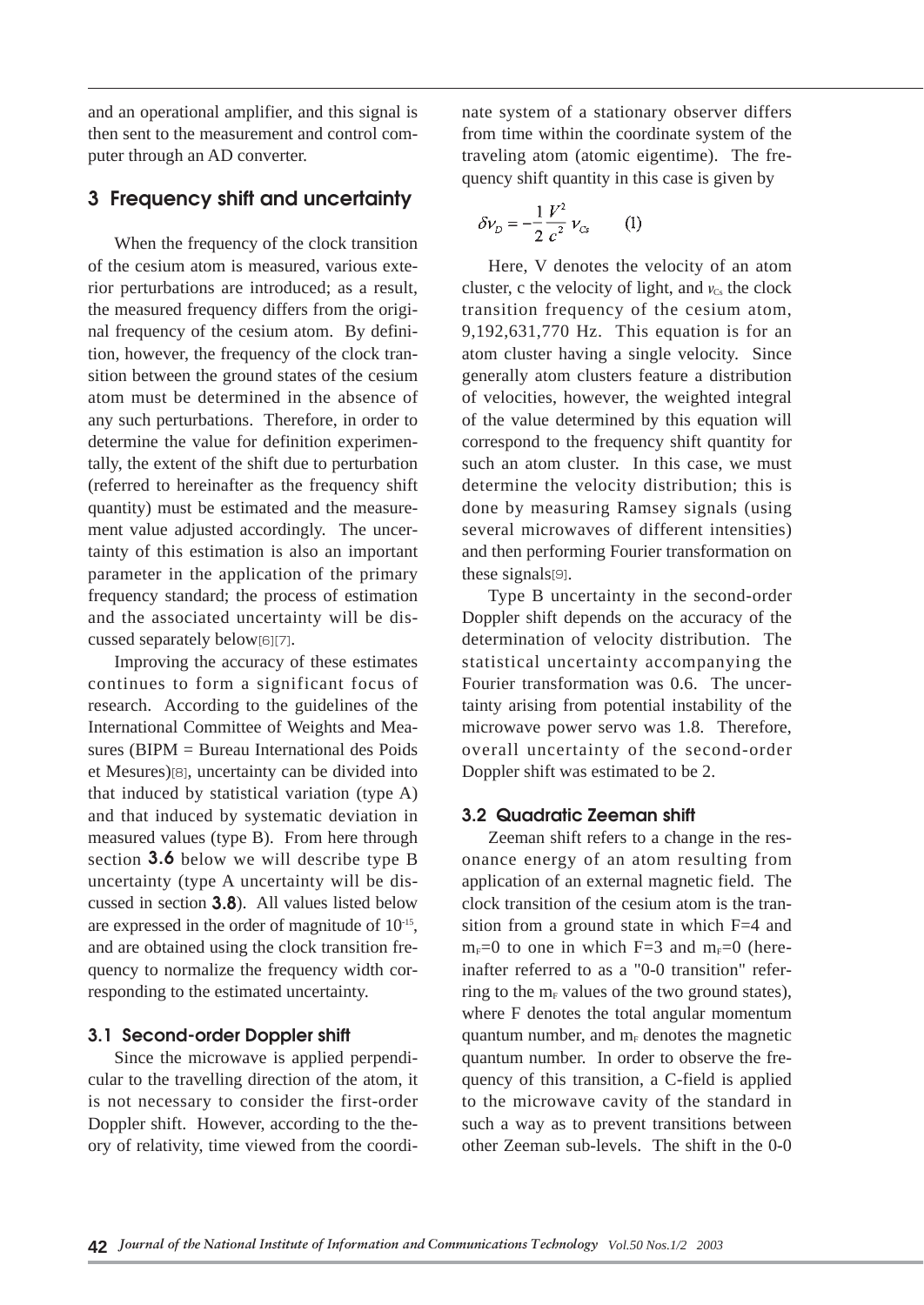transition frequency due to this magnetic field is the quadratic Zeeman shift. Here the shift quantity is expressed by the following equation.

$$
\delta v_{QZ} = 8v_Z^2/v_{Cs} \qquad (2)
$$

Here,  $v<sub>z</sub>$  denotes the Zeeman Frequency, or the difference between the frequency of the 0- 0 transition and that of the 1-1 transition. The uncertainty associated with this shift quantity depends on the frequency stability of the servo circuit used to control the C-field. Since the accuracy of the determination of the Zeeman frequency in this circuit is 0.01 Hz or lower, the uncertainty is 0.2 or less.

## **3.3 Cavity pulling shift**

This shift is caused by the difference (detuning) between the resonance frequency of the microwave cavity and the atomic resonance frequency. This phenomenon occurs when the resonance frequency of the cavity deviates from that of the atom, resulting in deformation of the atomic resonance line and in an apparent shift in the frequency of the resonance peak. The shift quantity in this case can be expressed by the following equation.

$$
\delta v_c = \frac{\partial P}{\partial P/\partial \lambda} \times \frac{db}{d\lambda} \times \omega_m \qquad (3)
$$

Here,  $\lambda$  denotes detuning of the microwave, P represents transition probability,  $\omega_m$  is the amplitude of modulation, and b is the Rabi frequency. In this case, the quantity  $db/d\lambda$  is dependent solely on the detuning between the cavity and the line width[10].

Since the cavity of the CRL-O1 is constructed with great care, this shift is extremely small. System stability when the frequency was stabilized to the center of the Rabi resonance frequency was found to be approximately  $2 \times 10^{-11}$  for a period of 100 s. By extrapolating this to a value corresponding to a full day of measurement (86,400 sec) and also taking into account the frequency shift due to Ramsey resonance (this shift is approximately three orders of magnitude smaller than that of Rabi resonance), type B uncertainty was estimated at 0.6.

## **3.4 End-to-end cavity phase shift**

This shift is peculiar to a Ramsey type cavity with two resonance regions. If the phase of the microwave differs between the occurrence of the first and second resonance, the peak of the Ramsey signal is shifted. This shift can be reversed and thus corrected by reversing the direction of the atom beam used in measurement. However, if trajectories of the beams at both resonances do not perfectly coincide, distributed cavity phase shift occurs, limiting the accuracy of the correction. However, since we have adopted a ring-type cavity, the shift quantity is structurally minimized. This shift quantity can be expressed by the following equation.

$$
\delta v_E = \phi E \qquad (4)
$$

Here,  $\phi$  denotes the phase difference between the cavities; this value is determined from measurement data. *E* denotes the time required for the cesium atom to pass through the two cavities; this value is related to the velocity distribution of the atom cluster. The uncertainty of the resonance frequency in this case can be expressed by

$$
\partial v_E = \left(\frac{\partial E}{E'} - \frac{\partial E}{E}\right) \frac{EE'}{E + E'} \phi \tag{5}
$$

Here, *E* and *E*' denote different values of E in accordance with the different directions of the atomic beam. The equation shows that the uncertainty is dependent on the accuracy of the determination of phase difference and of the velocity distribution. In this case we estimated uncertainty to be 0.2 or less.

### **3.5 Blackbody radiation shift**

This shift originates from pumping of a non-resonant atom by background blackbody radiation. This shift can be interpreted as an AC Stark effect, with a theoretical equation given by

$$
\delta v_{\rm B} = -1.711 \times 10^{-14} [(T + 273.15) / 300]^4 v_{\rm Cs}, \tag{6}
$$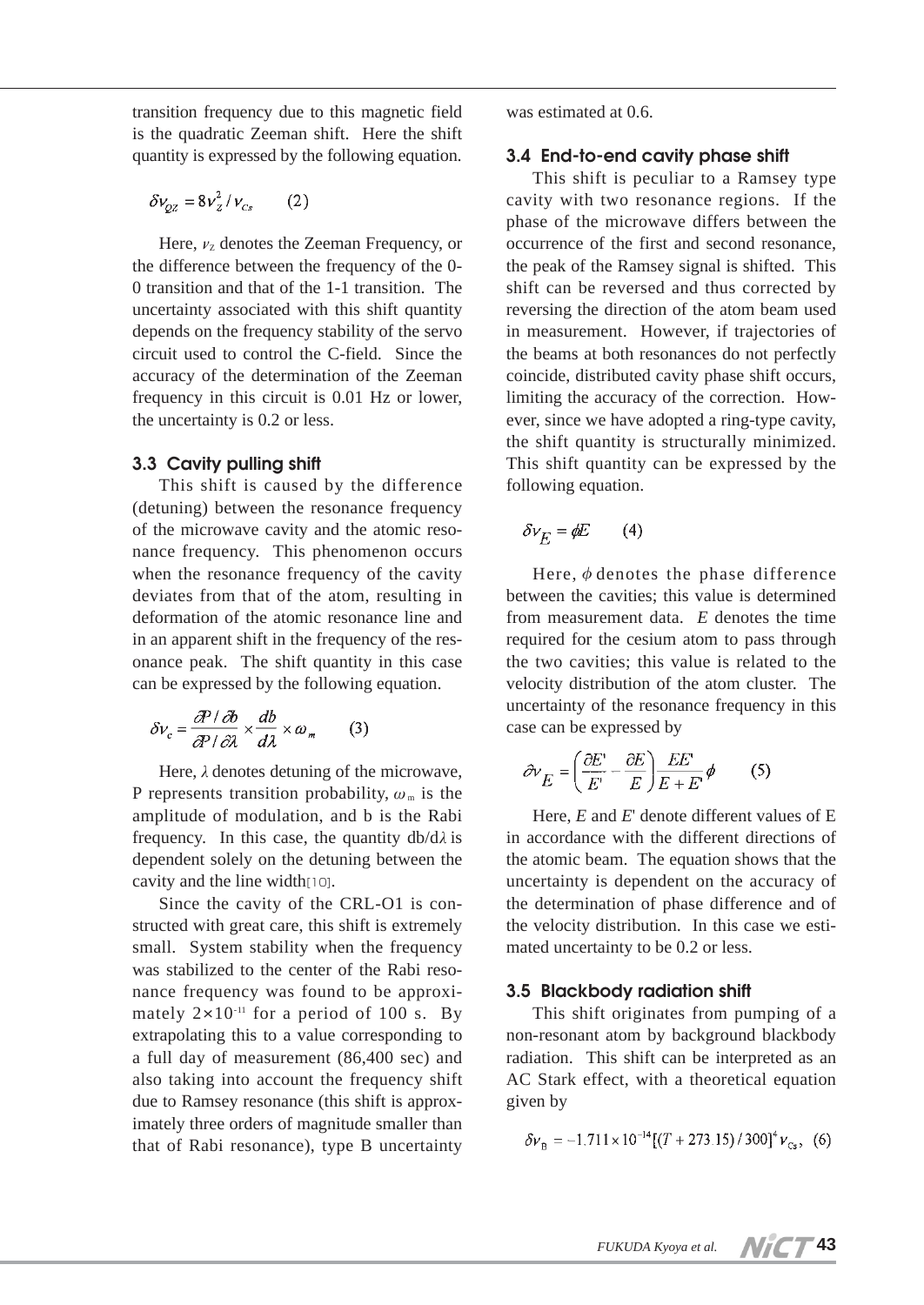In this case, the measurement error of the temperature inside the standard determines the uncertainty of the frequency. Roughly estimating the temperature-induced measurement error to be 2˚C, we assumed an uncertainty value of 0.5.

## **3.6 Gravitational shift**

This shift is induced by the earth's gravitational field. Since the frequency of TAI is currently defined as a value on an assumed geoid surface, measured frequency must be corrected accordingly. A theoretical equation for this correction is given by

$$
\delta v_{\rm g} = (gh/c^2) v_{\rm cs} \qquad (7)
$$

where h denotes height from the geoid surface. Error in this measurement of height represents an additional factor determining uncertainty. Experimental results indicated that such error was on the order of several tens of centimeters. This corresponds to uncertainty of 0.1 or less.

### **3.7 Other frequency shifts**

Factors other than those described above also contribute to frequency shift, some of which will be discussed later. However, the effects of most such factors were deemed sufficiently small in the present evaluation of the accuracy of the CRL-O1; only potentially non-negligible factors were considered. (1) Light shift

This is a phenomenon in which the atom absorbs the laser light used for optical pumping or detection and emits fluorescence to the beam axis, resulting in a change in the energy of the atom due to the optical Stark effect. (2) Distributed cavity phase shift

This shift is generated by variation in the phase distribution of the microwave in the hole through which the atomic beam in the microwave cavity passes. This shift also affects the measurement of the end-to-end cavity phase shift described above. This shift becomes significant with conventional cavity structures that rely on reflection at the wave guide terminations. The cavity we use features ring-shaped terminations, as shown in Fig.1, to minimize this shift.

(3) Collisional shift

This frequency shift is generated by the collisions between the atoms.

In reality, if such collision were to occur, causing the phase of the ground state to vary during the atom's trajectory, the Ramsey signal itself would disappear; therefore, this shift would not result in phase variation.

It is conceivable that factors other than the three discussed above may cause frequency shift; however, it is presumed that the total extent of such shift―including shift induced by the three factors discussed above―will be small. The major factors contributing to frequency shift remain those discussed in sections **3.1** through **3.6**. We should note, however, that this assessment is considered to apply to measurement using the optically pumped primary frequency standard; with atomic fountain primary frequency standards (expected to be used widely in the future) other factors may emerge for evaluation. Furthermore, as measurement accuracy is improved, even more factors will come to light. In the current case, shift caused by unidentified factors deemed negligible in terms of our equipment (uncorrected biases) was assumed to be 0, with uncertainty (type B) estimated as **3.2** or less.

## **3.8 Type A uncertainty**

In the evaluation of accuracy, measurement is performed for ten days (one day for one data point) to determine the frequency difference between the hydrogen maser and the CRL-O1. We arrive at an accuracy value by subtracting all of the above-mentioned shift quantities from daily measured values. Since each daily measurement value collected features dispersion, the standard deviation of the daily measurement data is calculated and divided by the square root of the degree of freedom of measurement to obtain a value for type A uncertainty.

In the evaluation of the CRL-O1, accuracy can be seen in terms of (a) the stability of the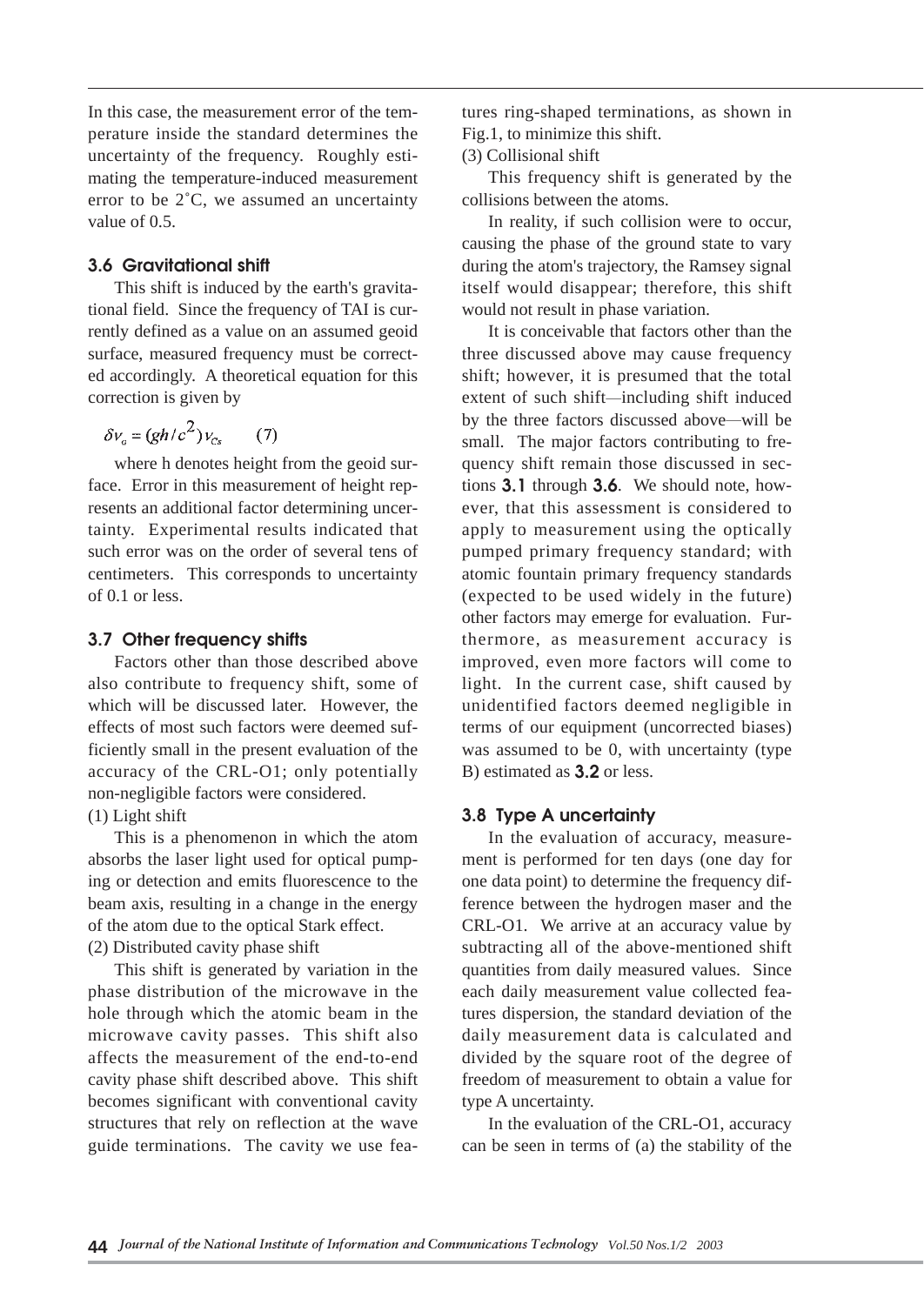CRL-O1 itself, (b) the stability of a reference, and (c) other stabilities. The stability of actual measurement is the sum of these stability values, which is given by the equations (8), (9).

$$
\sigma_r^2 = \frac{1}{n-1} \sum_{i=1}^n (R_i - M)^2, \qquad (8)
$$

and

$$
M=\frac{1}{n}\sum_{i=1}^n R_i\qquad(9)
$$

Here, n denotes the number of frequency measurements and Ri denotes the measured value from which the frequency shift quantities (determined for the respective measurements) were subtracted. We used a Russian hydrogen maser (Oscilloquartz SA, CH1-75) as a reference; the stability of this reference, evaluated by Allan variance, was as follows:  $2\times10^{-13}$  for measurement with a sampling time of 1 sec,  $2\times10^{-15}$  for a measurement of 10,000 sec, and  $1 \times 10^{-14}$  for a measurement of 10 days.

On the other hand, the stability of the CRL-O1 itself is always evaluated in terms of a single second with reference to the hydrogen maser, and one-day stability is estimated based on this value, which is given by the following equation.

$$
\sigma_s^2 = \frac{1}{n-1} \sum_{i=1}^n S_i^2, \qquad (10)
$$

Here, Si denotes the estimated stability for each measurement. The value obtained from this evaluation must be considered as a theoretical minimum value of type A uncertainty. However, in a finite data set obtained over the course of 10 days of measurement,  $\sigma_r$  may occasionally be less than this minimum value. In such cases, we would use not  $\sigma$ , but  $\sigma$ , for the evaluation of type A uncertainty. Therefore, type A uncertainty  $u_A$  is expressed by the following equation.

$$
u_A = \frac{\sigma_j}{\sqrt{n}} \qquad (11)
$$

However, if  $\sigma_r > \sigma_s$ , then  $\sigma_i = \sigma_r$ , and if  $\sigma_r <$  $\sigma_s$ , then  $\sigma_i = \sigma_s$ .

#### **3.9 Total combined uncertainty**

The main uncertainties mentioned in our report to the BIPM consist of the type A and type B uncertainties described above. The square root of the sum of the squares of the above-mentioned uncertainties (both type A and type B) plus all other uncertainties―such as the uncertainty of the link between the UTC (CRL) (the time system managed by the CRL) and the hydrogen maser, the uncertainty of the link between the UTC (CRL) and TAI (International Atomic Time)―forms a total combined uncertainty that is publicized in the Circular T.

## **4 Bulletin report to BIPM**

These measurement results are summarized as follows, and together comprise the accuracy evaluation of the CRL-O1 as reported to BIPM.

(1) Frequency difference between the definition value and the UTC (CRL) value, determined by subtracting the frequency shift quantities described in sections **3.1** through **3.6** from the measured frequency value

(2) Frequency shift quantities, their type B uncertainties and type A uncertainties, and the uncertainty of the link between CRL-O1 and UTC (CRL)

(3) As auxiliary data, the difference between the frequency determined using the hydrogen maser and that determined using UTC (CRL)

A portion of the latest report we have submitted is shown in Table 1. Each frequency shift quantity is calculated by the above-mentioned theoretical equation using actual measurement values. For type A uncertainty, a value of  $5\times$ 10-15 was obtained. This is one of the better accuracy values obtained over 10 days of evaluation results.

In Table 1, type B uncertainty of the endto-end cavity phase shift is 0.8. The uncertainty values described in section 3.4 reflect results obtained based on a detailed evaluation conducted after issuance of this report.

Fig.2 shows a plot of the difference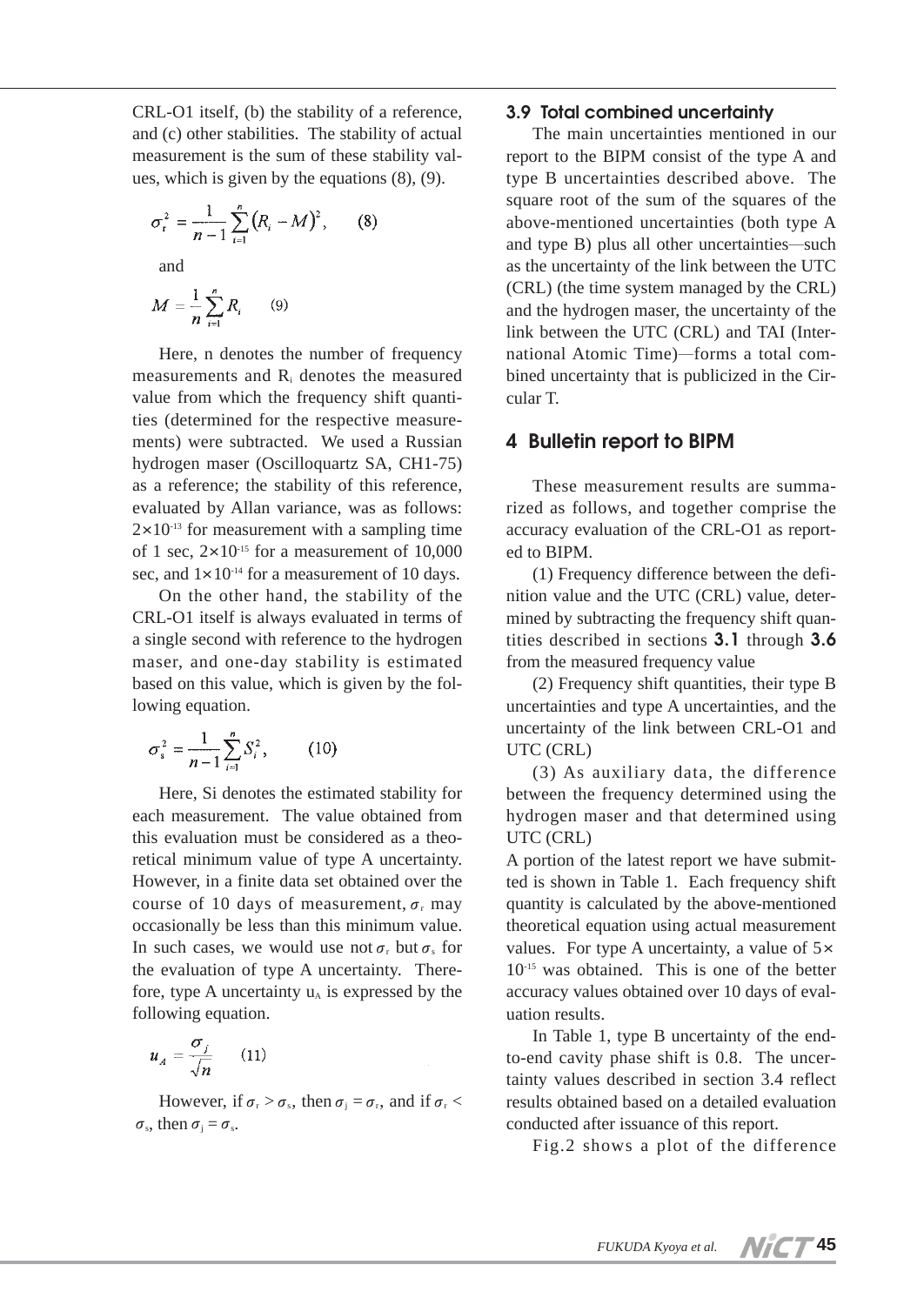| e 1 | Results of accuracy evaluation of<br>the CRI-O1              |                                                     |                       |  |
|-----|--------------------------------------------------------------|-----------------------------------------------------|-----------------------|--|
|     |                                                              | Frequency Biases and Their type B Uncertainty.      |                       |  |
|     |                                                              | (Units are fractional frequency $\times 10^{-15}$ ) |                       |  |
|     | Physical Effect                                              | <b>Bias</b>                                         | type B<br>Uncertainty |  |
|     | Second-order<br>Doppler<br>West-to-East<br>East-to-West      | $-258.5$<br>$-290.2$                                | $\overline{c}$        |  |
|     | Second-order<br>Zeeman                                       | $+152,797.1$                                        | 0.2                   |  |
|     | Cavity pulling                                               | $\Omega$                                            | 0.6                   |  |
|     | Cavity phase<br>(end-to-end)<br>West-to-East<br>East-to-West | 135.6<br>$-143.3$                                   | 0.8                   |  |
|     | Blackbody                                                    | $-19.5$                                             | 0.5                   |  |
|     | Gravitation                                                  | 8.2                                                 | 0.1                   |  |
|     | Uncorrected<br>biases                                        | $\mathbf{0}$                                        | 3.2                   |  |
|     | Total type B<br>uncertainty                                  |                                                     | $<$ 39                |  |

The frequency difference between UTC(CRL) and H maser which we used for evaluation was  $Y_{(\rm UTC(CH.)\!}$  maser)  $=+222.4\times10^{-15}.$ 

The measured frequency between CRL-O1 and H maser was<br> $Y_{\text{(CRL-O1-H maser)}} = +208.5 \times 10^{-15}$ 

*Table 1*

After the correction of blackbody and gravitational shift, we obtained the value of  $V = -1210.8 \times 10^{-15}$  $= +219.8 \times 10$ 

The final value of the frequency between the CRL-O1 and the UTC<br>(CRL) was  $Y_{\rm (CRL-O1\operatorname{-}UTC(CRL))}$  = -2.6×10^15



between the measured frequencies of CRL-O1 optically pumped primary frequency standards, those of other research organizations, and International Atomic Time (TAI); these differences are shown on the vertical axis, with year/month/day of measurement (in units of modified Julian day: MJD) on the horizontal axis. In the figure, data denoted by the Circular T is a value based on multiple data items for all of the primary frequency standards, including the magnetic-selection type standard and the atomic fountain type standard.



Based on the diagram, we can conclude that the CRL-O1 is the most accurate device among all current optically pumped primary standards for definition of the second. However, in recent years, the advent of the atomic fountain type primary frequency standard has considerably reduced the uncertainty associated with the definition process. The uncertainty of the PTB's atomic fountain type standard (the PTB-CSF1) is approximately 2.0 to 2.5. The NIST atomic fountain type standard (NIST-F1) has reported uncertainty of about 1.5 to 2.0. The CRL-O1 primarily features type A uncertainty. With increasing amounts of measurement data type A uncertainty can be further reduced. However, since the frequency drift of the hydrogen maser currently used as the reference in the measurement period affects the shift quantity of the measured frequency, some correction will be required. The calculated average value of the frequency differences between the multiple commercial Cs clocks and the UTC official announcement value becomes as small as  $10\times10^{-15}$  to  $20\times10^{-15}$ in terms of variation width; therefore, this average can be used to correct frequency variation of the hydrogen maser for the period of evaluation. In this case we can perform correction based on a drift trend that is predicted based on past frequency variation data. Then, for the evaluation of reference standard accuracy, a reference signal may be used that has been adjusted according to the predicted trend using a frequency offset generator.

# **5 Conclusions**

In collaboration with the NIST, the CRL has developed the CRL-O1 optically pumped primary frequency standard. We have reported on the results of accuracy evaluations conducted since April 2000, contributing in the process to the high accuracy of International Atomic Time. The accuracy evaluation results for the CRL-O1 agree well with BIPM values. A system for minimizing the frequency drift of the hydrogen maser used as the reference in the accuracy evaluation is now under con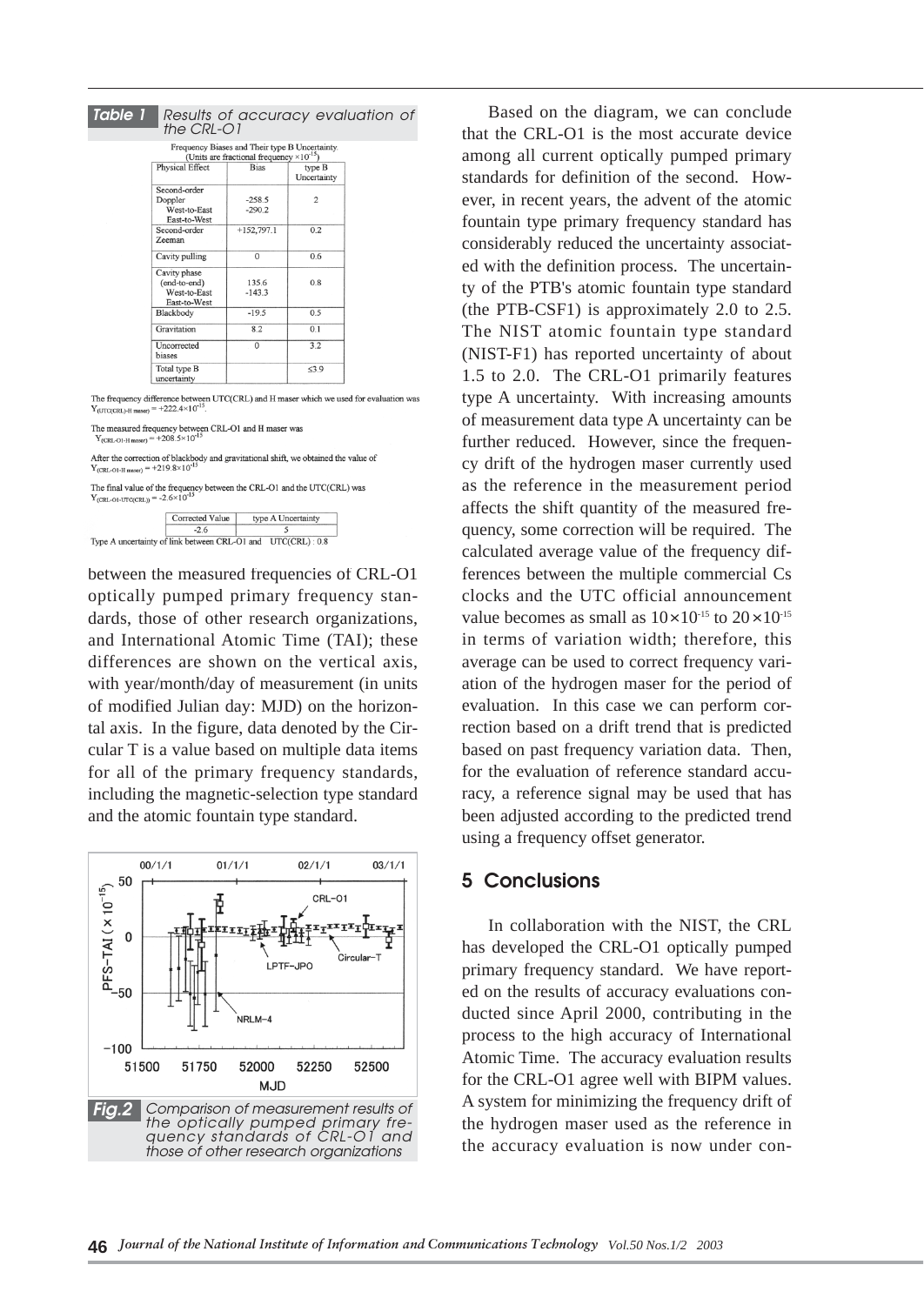struction, and we believe that type A uncertainty can be further reduced through longterm measurements. We are currently preparing a paper dealing with the CRL-O1 accuracy evaluation; the paper is intended to report on the details of the device, measurement results, a method of evaluating shift quantities and uncertainties, and more.[11].

# **Acknowledgments**

We are thankful to Dr. R. Drullinger and members of the NIST Time and Frequency Division, who supported us with helpful discussions and opinions in the course of the development of the CRL-O1 and in the corresponding evaluations of accuracy.

# **Appendix**

Here we will describe Ramsey resonance. In a Ramsey system, atoms and microwaves interact in two separate regions, and a resonance signal is observed. The two interaction regions have the same structure. There are two types of cavities: with one, the direction of travel of the atomic beam is perpendicular to the direction of the microwave magnetic field in the interaction regions (E-bend type); with the other, the direction of travel of the atomic beam is parallel to the direction of the microwave magnetic field (H-bend type). An H-bend type cavity is used in the CRL-O1.

Analysis is straightforward with a single interaction region; when a weak C-field is applied to the atom and multiple Zeeman sublevels in the ground state can be sufficiently separated, the atom can be treated using the two-level model. The resonance of the atom and the microwave in a single interaction region is referred to as Rabi resonance. The resonance-spectrum line width is inversely proportional to the period of interaction between the atom and the microwave.

Analysis is complex, however, with two interaction regions. In this case two interaction regions each of a length l are separated by a space of length *L*. No microwave is present

in the space between the two regions; this is referred to as the drift space. Consider a case in which the static magnetic field of the drift space is equal to the C-field of the interaction regions, and the atomic beam of a single velocity v passes through the two interaction regions and the drift space. The resonance between the atom and the microwave at this moment is referred to as the Ramsey resonance, and its transition probability  $P_2$  is given by the following equation<sup>[12]</sup>.

$$
P_2(\tau) = \frac{4b^2}{\Omega^2} \sin^2 \frac{1}{2} \Omega \tau \left( \cos \frac{1}{2} \Omega \tau \cos \frac{1}{2} \Omega_0 T - \frac{\Omega_0}{\Omega} \sin \frac{1}{2} \Omega \tau \sin \frac{1}{2} \Omega_0 T \right)^2.
$$
 (A.1)

where  $b = \mu_B B/\eta$ ,  $\mu_B$ : Bohr magneton, B: microwave magnetic-field strength,  $\eta$ : Plank constant,  $\Omega = \sqrt{b^2 + \Omega_0^2}$ ,  $\Omega_0 = \omega - \omega_0$ ,  $\omega$ : microwave frequency,  $\omega_0$ : resonance frequency of the atom,  $T = L/v$ : time required for the atomic beam to pass through the drift space,  $\tau$  =  $L/v$ : time required for the atomic beam to pass through the single interaction region.

The transition probability  $P_2(\tau)$  is dependent on the microwave intensity. It reaches local maximum at  $\Omega_0 = 0$ , namely  $ω = ω_0$ , and takes the highest value of 1 at  $b_{\tau} = \pi/2$ . The equation (A.1) indicates that with increasing *T*, the transition probability becomes more sensitive to the microwave frequency  $\omega$  and a narrower resonance spectrum can be obtained.

The spectrum component generated by each Rabi resonance in the two interaction regions is called the Rabi pedestal, and is expressed by the following equation.

$$
P_3(\tau) = \frac{b^2}{2\Omega^2} \left( \sin^2 \Omega \tau + \frac{\Omega_0^2}{\Omega^2} \left( 1 - \cos \Omega \tau \right)^2 \right) \tag{A.2}
$$

This is obtained by averaging the high-frequency component of the transition probability of the Ramsey resonance. The observed spectrum becomes a superposition of the Rabi pedestal *P*<sup>3</sup> and the Ramsey resonance spectrum  $P_2$ . In the foregoing example, only the case in which the atomic beam has a single velocity v was considered; however, an actual atomic beam features velocity distribution.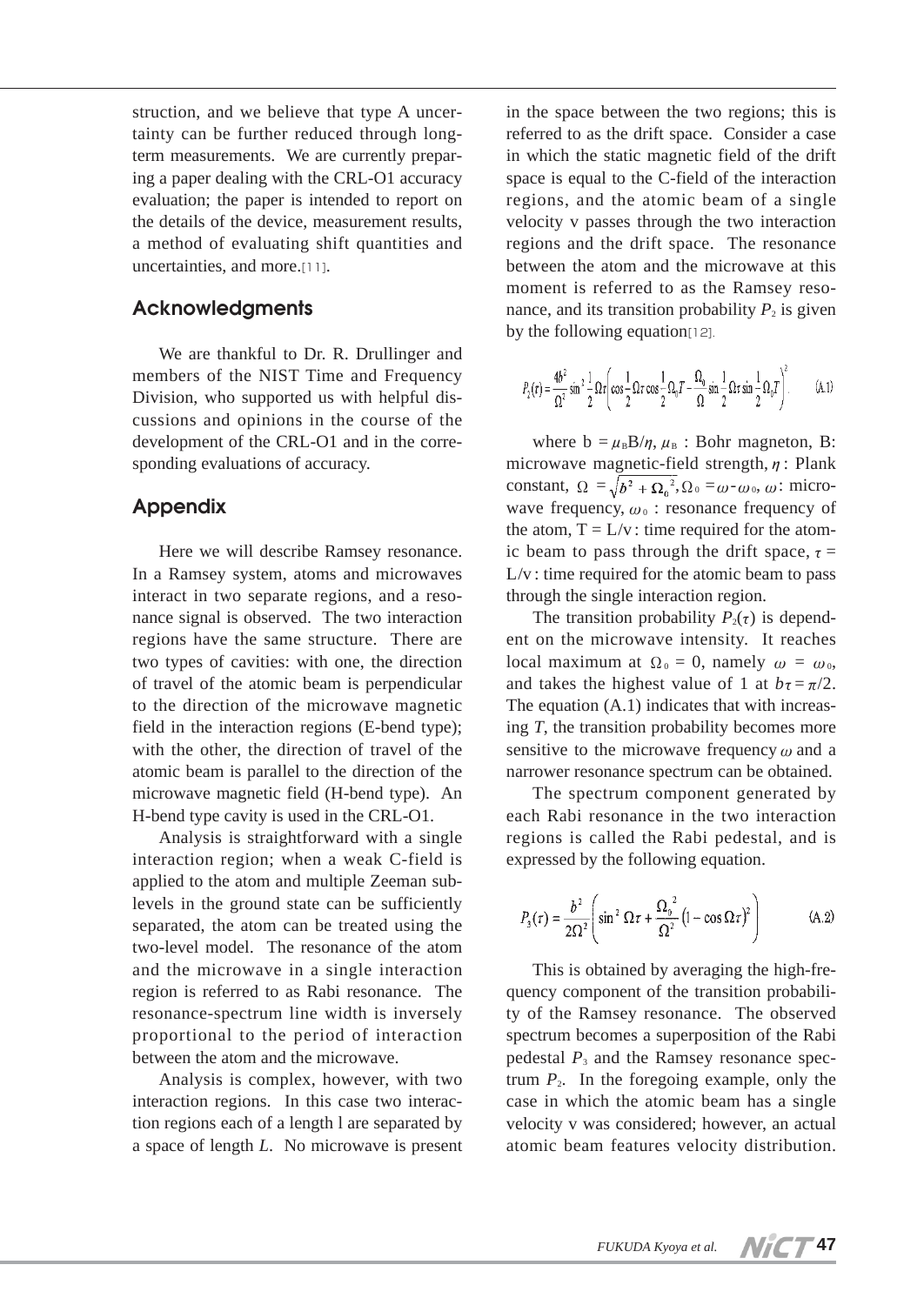The most probable velocity of the atomic beam used for the optically pumped standard is approximately 260 m/s, and the full width at half maximum of the velocity distribution is approximately 120 m/s. Therefore, the observed resonance signal becomes a superposition of resonance signals of atoms with various velocities, and consequently distinct maximum and minimum points in the Ramsey resonance (Ramsey fringe) are observed only in the near vicinity of the resonance frequency of the atom.

In the atomic fountain type frequency standard, the atomic speed is minimized by laser cooling technology. The atomic beam used for microwave resonance has an average velocity of approximately 1 m/s and the width of the velocity distribution is a few cm/s or less. Therefore, as shown in the present section **3-2-2**, "Atomic fountain type frequency standard," a spectrum narrower than that of the optically pumped frequency standard is obtained and the Ramsey fringe is observed over the entire Rabi pedestal.

## *References*

- **1** S. Urabe, J. Umezu, M. Ishizu, and R. Hayashi, "New Atomic Frequency Standards", Journal of The Radio Research Laboratory, Vol.29, No.149, pp.141-159, 1983.
- **2** Y Koga, S. Ohsima, Y. Nakadan, and T. Ikegami, "Construction of an optically pumped cesium beam frequency standard", Bulletin of NRLM, Vol.38, No.1, pp49-56, 1989. ( in Japanese)
- **3** A. Hasegawa, K. Fukuda, N. Kotake, M. Kajita, T. Morikawa, W. D. Lee, C. Nelson, D. A. Jennings, L. O. Mullen, J. H. Shirley, and R. Drullinger, "An Improved Optically-pumped Primary Frequency Standard", Proc. of Freqeuncy Control Symposium98, pp. 61-63, 1998.
- **4** A. Hasegawa, K. Fukuda, N. Kotake, M. Kajita, T. Morikawa, W. D. Lee, C. Nelson, D. A. Jennings, L. O. Mullen, J. H. Shirley, and R. Drullinger, "CRL-NIST Joint Development of An Improved Optically pumped Primary Frequency Standard ", Proc. Conf. on Precision Electromagnetic Measurements, pp.177-178, 1998.
- **5** A. DeMarchi, O. Francescangeli, and G. P. Bava, "Dimensional Sensitivity of End-to-End Phase Difference in Ring Terminated Ramsey Cavities", IEEE Trans. Instrum. Meas., Vol.42, No.2, pp.448-452, 1993.
- **6** W. D. Lee, J. H. Shirley, J. P. Lowe, and R. E. Drullinger, "The Accuracy Evaluation of NIST-7", IEEE Trans. Instrum. Meas., Vol.44, No.2, pp.120-123, 1995.
- **7** J. H. Shirley, D. W. Lee, and R. E. Drullinger, "Accuracy evaluation of the primary frequency standard NIST-7", Metrologia Vol.38, pp.427-458, 2001.
- **8** "Guide to the expression of Uncertainty in Measurement", published by International Organization for Standardization.
- **9** J. H. Shirley: "Velocity distribution calculated from the Fourier transforms of Ramsey lineshapes", IEEE, Trans. Instrum. Meas. Vol. 46, No.2 pp.117-121, 1997.
- **10** J. H. Shirley, D. W. Lee, G. D. Rovera, and R. E. Drullinger, "Rabi Pedestal Shifts as a Diagnostic Tool in Primary Frequency Standards", IEEE, Trans. Instrum. Meas. Vol. 44, No.2 pp.136-139, 1995.
- **11** A. Hasegawa, K. Fukuda, M. Kajita, H. Ito, M. Kumagai, M. Mizuhiko, N. Kotake, and T. Morikawa, in preparation.
- **12** J. Vanier and C. Audoin, "The Quantum Physics of Atomic Frequency Standards", Adam Hilger, Bristol and Philadelphia, 1989.